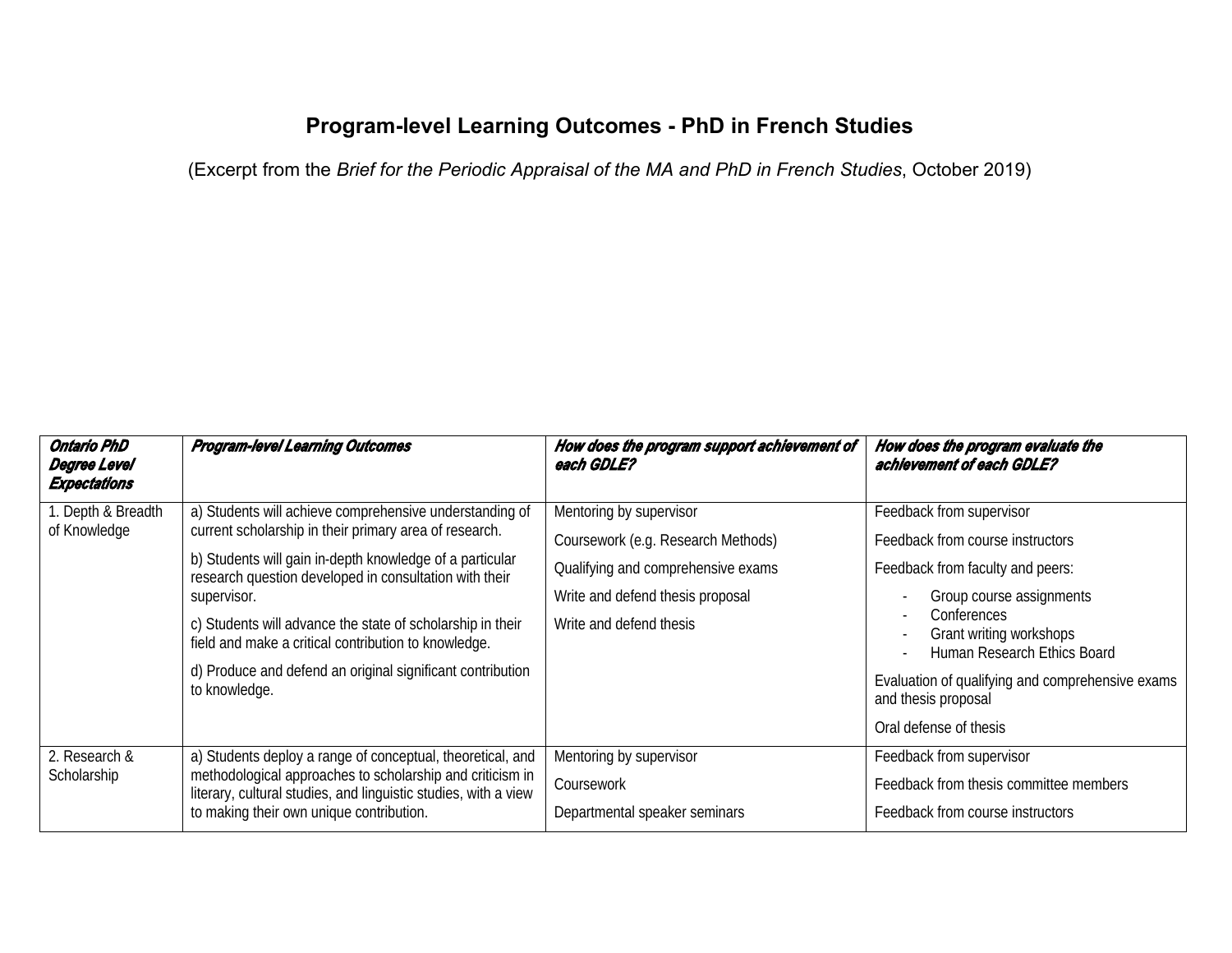| <b>Ontario PhD</b><br>Degree Level<br><b>Expectations</b> | <b>Program-level Learning Outcomes</b>                                                                                                                                                                                                                                                                                                                     | How does the program support achievement of<br>each GDLE? | How does the program evaluate the<br>achievement of each GDLE?                                 |
|-----------------------------------------------------------|------------------------------------------------------------------------------------------------------------------------------------------------------------------------------------------------------------------------------------------------------------------------------------------------------------------------------------------------------------|-----------------------------------------------------------|------------------------------------------------------------------------------------------------|
|                                                           | b) Students will use their critical understanding of the field                                                                                                                                                                                                                                                                                             | Human Research Ethics review                              | Feedback from faculty and peers:                                                               |
|                                                           | to advance the state of scholarship in their thesis work.                                                                                                                                                                                                                                                                                                  | Writing Centre support                                    | Group course assignments                                                                       |
|                                                           |                                                                                                                                                                                                                                                                                                                                                            | Travel funds for conferences                              | Conferences<br>Grant writing workshops                                                         |
|                                                           |                                                                                                                                                                                                                                                                                                                                                            | Preparing articles for publication                        | Human Research Ethics Board                                                                    |
|                                                           |                                                                                                                                                                                                                                                                                                                                                            | Write and defend thesis proposal                          | Evaluation of qualifying and comprehensive exams                                               |
|                                                           |                                                                                                                                                                                                                                                                                                                                                            | Write and defend thesis                                   | and thesis proposal                                                                            |
|                                                           |                                                                                                                                                                                                                                                                                                                                                            |                                                           | Oral defense of thesis                                                                         |
| 3. Level of                                               | a) Researching and writing a thesis develops students'                                                                                                                                                                                                                                                                                                     | Mentoring by supervisor                                   | Feedback from supervisor                                                                       |
| Application of<br>Knowledge                               | ability to synthesize and critique large bodies of research,<br>to maintain a complex argument coherently over a long<br>period, and to organize a range of kinds of material in<br>intelligible ways.                                                                                                                                                     | Coursework                                                | Feedback from course instructors                                                               |
|                                                           |                                                                                                                                                                                                                                                                                                                                                            | Research and Teaching Assistantship<br>opportunities      | Feedback from faculty and peers:                                                               |
|                                                           |                                                                                                                                                                                                                                                                                                                                                            |                                                           | Group course assignments                                                                       |
|                                                           | b) Students will acquire the skills necessary to work as<br>professionals in academic settings or elsewhere. These<br>include the ability to organize and deliver presentations of<br>original work; the ability to engage with other<br>professionals; the ability to navigate funding agency and<br>university bureaucracies; and skills in job-seeking. | Human Research Ethics review                              | Conferences<br>Grant writing workshops                                                         |
|                                                           |                                                                                                                                                                                                                                                                                                                                                            | Centre for Teaching and Learning                          | Human Research Ethics Board                                                                    |
|                                                           |                                                                                                                                                                                                                                                                                                                                                            | Travel funds for conferences                              | Feedback in the context of Teaching and Research                                               |
|                                                           |                                                                                                                                                                                                                                                                                                                                                            | Preparing articles for publication                        | Assistantships                                                                                 |
|                                                           | c) Conduct research that applies existing knowledge to<br>the critical analysis of new research questions or issues,<br>or to familiar research questions in a new setting.                                                                                                                                                                                | Applying for scholarships and grants                      | External reviews of manuscript and conference                                                  |
|                                                           |                                                                                                                                                                                                                                                                                                                                                            | Write and defend thesis proposal                          | paper submissions                                                                              |
|                                                           |                                                                                                                                                                                                                                                                                                                                                            | Write and defend thesis                                   | Performance appraisals for teaching assistants                                                 |
|                                                           |                                                                                                                                                                                                                                                                                                                                                            |                                                           | Certificates from the Centre for Teaching and<br>Learning, departmental pedagogical workshops. |
|                                                           |                                                                                                                                                                                                                                                                                                                                                            |                                                           | Evaluation of qualifying and comprehensive exams<br>and thesis proposal                        |
|                                                           |                                                                                                                                                                                                                                                                                                                                                            |                                                           | Oral defense of thesis                                                                         |
| 4. Professional                                           | a) Adhere to professional standards of ethical and                                                                                                                                                                                                                                                                                                         | Mentoring by supervisor                                   | Feedback from supervisor                                                                       |
| Capacity / Autonomy                                       | academic integrity.                                                                                                                                                                                                                                                                                                                                        | Coursework                                                | Feedback from course instructors                                                               |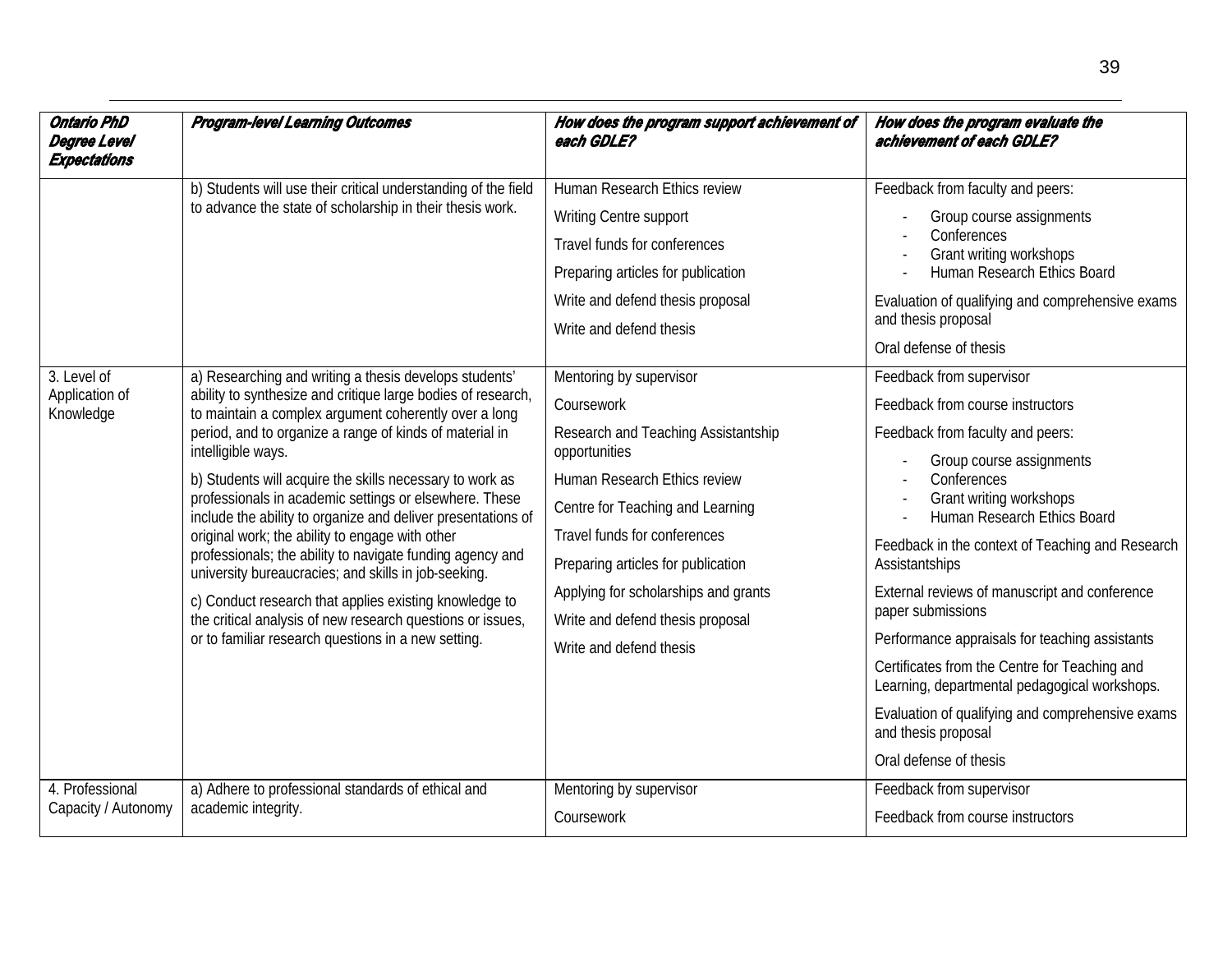| <b>Ontario PhD</b><br>Degree Level<br><b>Expectations</b> | <b>Program-level Learning Outcomes</b>                                                                                                                                                                                                                                                                                                                                                                          | How does the program support achievement of<br>each GDLE?                                                                                                                                                                                                           | How does the program evaluate the<br>achievement of each GDLE?                                                                                                                                                                                                                                                                                                                                                                                                                     |
|-----------------------------------------------------------|-----------------------------------------------------------------------------------------------------------------------------------------------------------------------------------------------------------------------------------------------------------------------------------------------------------------------------------------------------------------------------------------------------------------|---------------------------------------------------------------------------------------------------------------------------------------------------------------------------------------------------------------------------------------------------------------------|------------------------------------------------------------------------------------------------------------------------------------------------------------------------------------------------------------------------------------------------------------------------------------------------------------------------------------------------------------------------------------------------------------------------------------------------------------------------------------|
|                                                           | b) Situate themselves within a broader professional<br>community, within and outside academia.<br>c) Provide constructive feedback to peers and work<br>collaboratively<br>c) As teaching assistants, students gain experience as<br>instructors, developing their communication skills and their<br>organizational abilities.                                                                                  | Research and Teaching Assistantship<br>opportunities<br>Practical workshops (e.g. Centre for Teaching and<br>Learning)<br>Travel funds for conferences                                                                                                              | Feedback from faculty and peers:<br>Group course assignments<br>Conferences<br>Grant writing workshops<br>Human Research Ethics Board<br>Feedback in the context of Teaching and Research<br>Assistantships<br>Certificates from the Centre for Teaching and<br>Learning, departmental pedagogical workshops.<br>Evaluation of qualifying and comprehensive exams<br>and thesis proposal<br>Oral defense of thesis                                                                 |
| $5.$ Level of<br>Communication<br><b>Skills</b>           | a) Students perfect oral and written communication skills<br>as well as skills in visual aids and handouts.<br>b) Prepare individual and group oral presentations.<br>c) Write in a distinctive, clear, forceful, and jargon-free<br>prose style that reflects fluency in fundamental principles<br>and practices of critical writing.<br>d) Communicate constructive criticism to other students<br>and peers. | Mentoring by supervisor<br>Mentoring by course instructors<br>Coursework<br>Research and Teaching Assistantship<br>opportunities<br>Speaker series, open defenses<br>Practical workshops (e.g. Centre for Teaching and<br>Learning)<br>Travel funds for conferences | Feedback from supervisor<br>Feedback from course instructors<br>Feedback from faculty and peers:<br>Group course assignments<br>Conferences<br>Grant writing workshops<br>Human Research Ethics Board<br>Feedback in the context of Teaching and Research<br>Assistantships<br>Certificates from the Centre for Teaching and<br>Learning, departmental pedagogical workshops.<br>Evaluation of qualifying and comprehensive exams<br>and thesis proposal<br>Oral defense of thesis |
| 6. Awareness of                                           | a) Understand limitations of different kinds of evidence,                                                                                                                                                                                                                                                                                                                                                       | Mentoring by supervisor                                                                                                                                                                                                                                             | Feedback from supervisor                                                                                                                                                                                                                                                                                                                                                                                                                                                           |